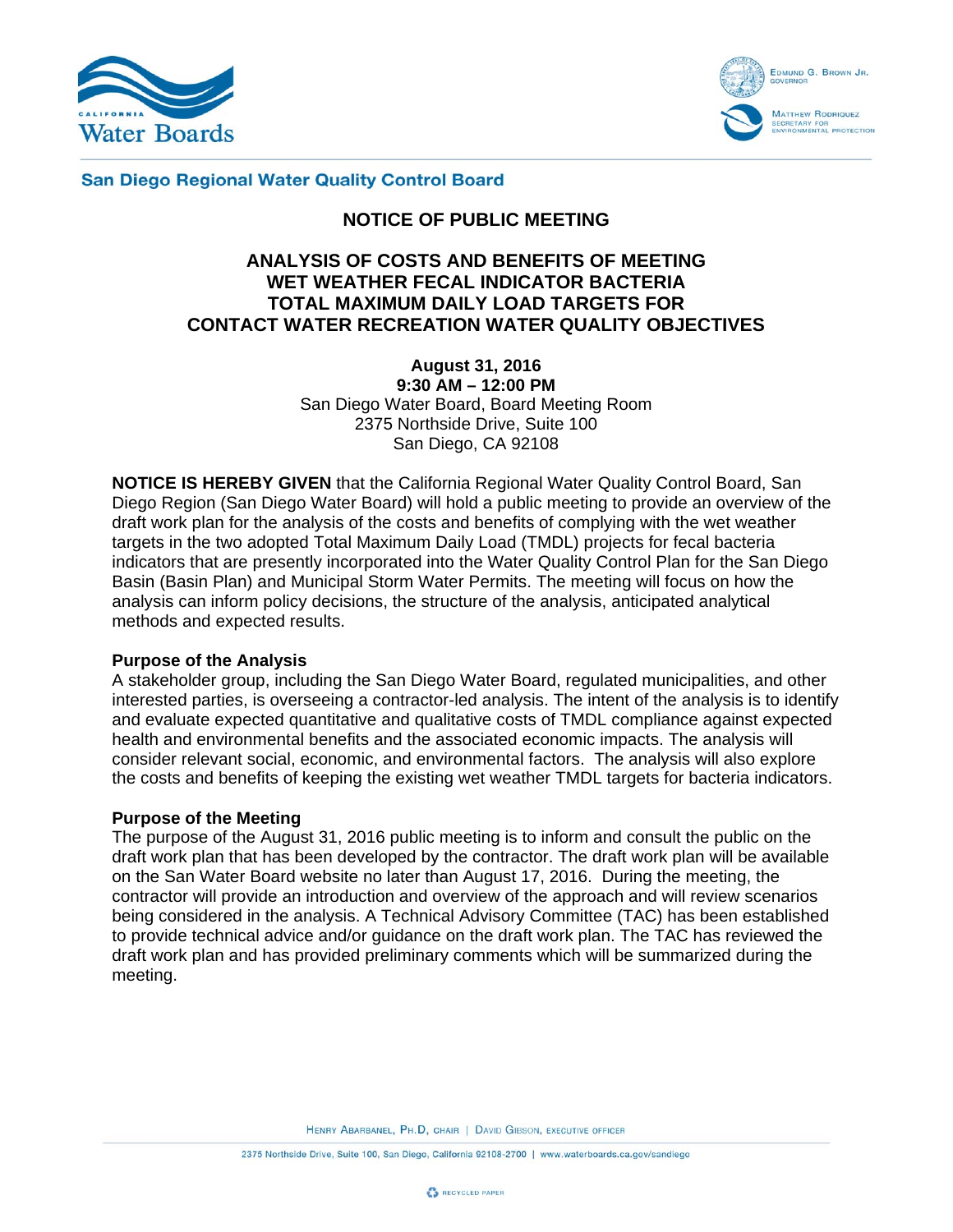### **Public Participation**

The San Diego Water Board invites the public to submit written comments for possible revisions to the draft work plan during the 30-day period from August 17, 2016 to September 16, 2016. All written comments, as well as comments received during the public meeting will be considered in the development of the final work plan. Please email written comments to:

#### sandiego@waterboards.ca.gov

Please include "REC-1 Triennial Review Project – Indicator Bacteria" on the subject line.

### **Meeting Procedure**

The meeting will be informal. Attendees may present oral comments and ask clarifying questions. To ensure a productive and effective public meeting in which all participants have an opportunity to participate, questions and comments may be time-limited. A quorum of the San Diego Water Board members may be present at the meeting, but no actions or voting will occur.

#### **Background**

In May 2015, the San Diego Water Board completed a triennial Basin Plan review. The Basin Plan review is the process by which the San Diego Water Board identifies and prioritizes suggested Basin Plan revisions in need of further evaluation. The product of the review is a priority list of projects that guides the work on the Basin Plan during the next three years. The proposed analysis is part of a priority-list project for evaluating contact water recreation (REC-1) water quality objectives and the methods for quantifying exceedances (Issue 3 of priority list).

The cost and benefit analysis focuses on the wet weather targets and implementation for TMDLs adopted to address impairments of REC-1 water quality objectives. In 2002, several waterbodies throughout the San Diego Region were identified and listed on the Clean Water Act section 303(d) as impaired by bacteria. The bacteria concentrations were unreasonably impairing or threatening to impair the water quality needed to support the REC-1 designated beneficial use. In response, the San Diego Water Board adopted the following TMDLs as strategies to correct the bacteria impairments: The Revised Indicator Bacteria TMDLs, Twenty Beaches and Creeks in the San Diego Region (Including Tecolote Creek); and TMDLs for Indicator Bacteria, Baby Beach in Dana Point Harbor and Shelter Island Shoreline Park in San Diego Bay.

#### **Document Availability**

Documents pertaining to the Basin Plan review, including the San Diego Water Board's evaluation of contact water recreation (REC-1) water quality objectives and the methods for quantifying exceedances, are available on the San Diego Water Board website at: http://www.waterboards.ca.gov/sandiego/water\_issues/programs/basin\_plan/issue3.shtml

The website will be updated and a notice will be sent through the electronic mailing list as documents become available.

#### **Electronic Mailing List**

To receive future notices pertaining to the REC-1 Basin Plan review issue, please subscribe to the electronic mailing list at:

http://www.waterboards.ca.gov/resources/email\_subscriptions/reg9\_subscribe.shtml (REC-1 Triennial Review Project Indicator Bacteria)

## **Directions and Parking**